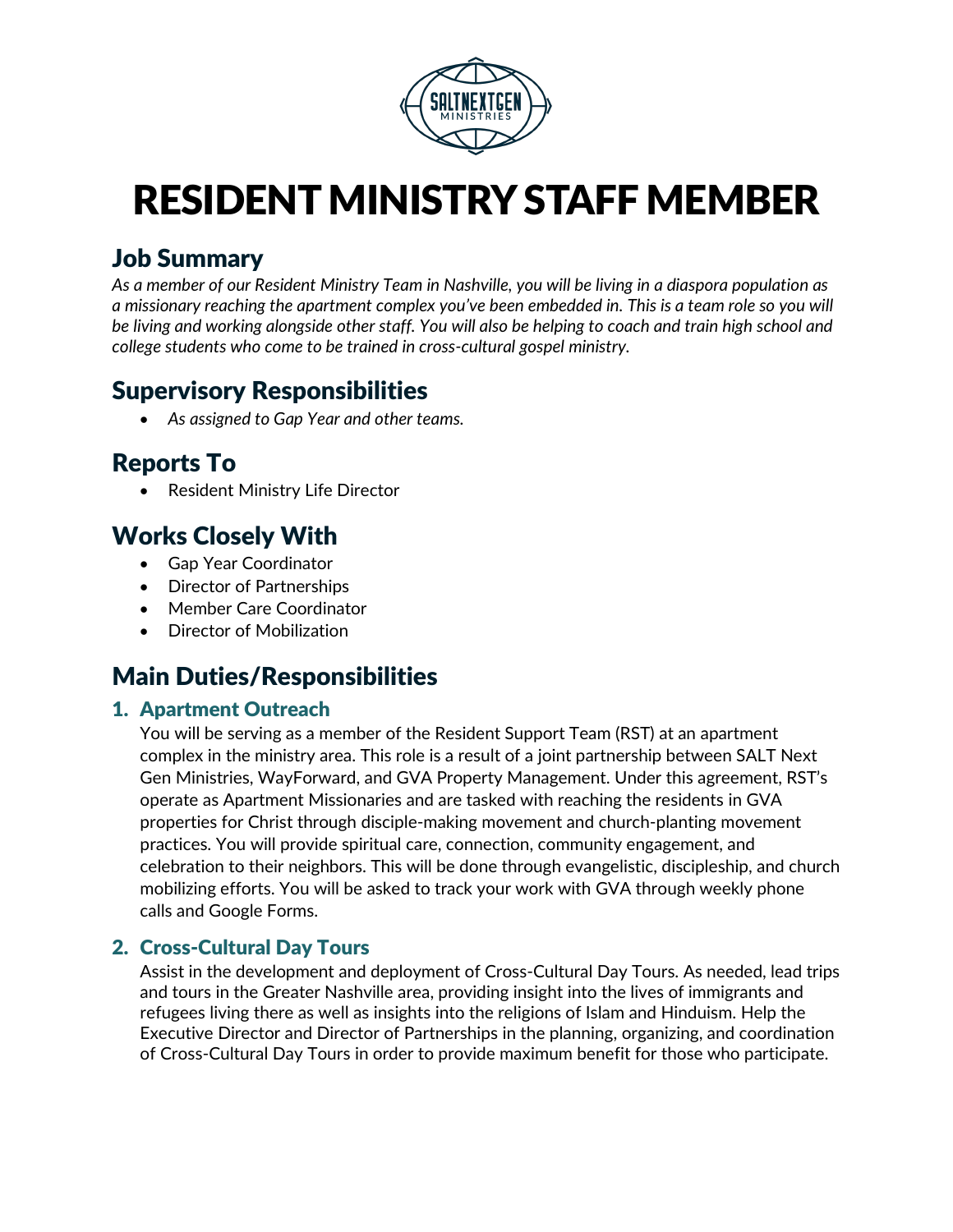#### 3. Gap Year Team

Assist in the intake of new students for the Gap Year Program. Help them get moved in and settled in their new environment. As needed, be prepared to help lead classes, prayer meetings, coaching sessions, relational interventions, and one-on-one counseling (with male students only). Provide encouragement and whenever present always be a resource and mature leader. Help to coordinate and plan ministry outings and assign ministry responsibilities. At times as needed be prepared to help with transportation of students. As a staff member, your presence will be required at various events and your role will always be that of a leader. At all times you are expected to conduct yourself in a way that reflects the heart of Christ, staying above reproach and being an example.

#### 4. Administrative

There will be a variety of administrative functions that you may be called upon to assist with. These functions will no doubt involve a range of skills, time, responsibility, and a servant spirit. The expectation of the SNGM leadership will be that you will be ready to serve in any way called upon. You will be required to attend and participate in weekly and monthly staff meetings. Punctuality and professionalism is expected at all times.

## Required Skills/Abilities

- Excellent verbal and written communication skills.
- Excellent interpersonal and what is otherwise known as "customer service" skills.
- Excellence in personal presentation and organizational representation.
- Excellent organizational skills and attention to detail.
- Excellent time management skills with a proven ability to meet deadlines.
- Strong analytical and problem-solving skills.
- Strong supervisory and leadership skills.
- Ability to prioritize tasks and to delegate them when appropriate.
- Ability to function well in a high-paced and at times stressful environment.
- Proficient with Microsoft Office Suite or related software.

## Education and Experience

- EDUCATION: High school diploma or equivalent. College diploma preferred.
- MINISTRY EXPERIENCE: Extensive ministry experience in the context of local church involvement and ministry leadership.
- CROSS-CULTURAL EXPERIENCE: Experience serving on a mission team in some capacity and have had some level of experience overseas in a foreign context.

## Expectations

- DOCTRINAL ALIGNMENT WITH OUR STATEMENT OF FAITH
- AGREEMENT WITH OUR MINISTRY PHILOSOPHY
- LOCAL CHURCH MEMBERSHIP: We expect that you and your spouse will become active members of a local church upon relocating to Nashville.

### Compensation

- Potential reduced or free rent possible
- Training provided for personal support fundraising